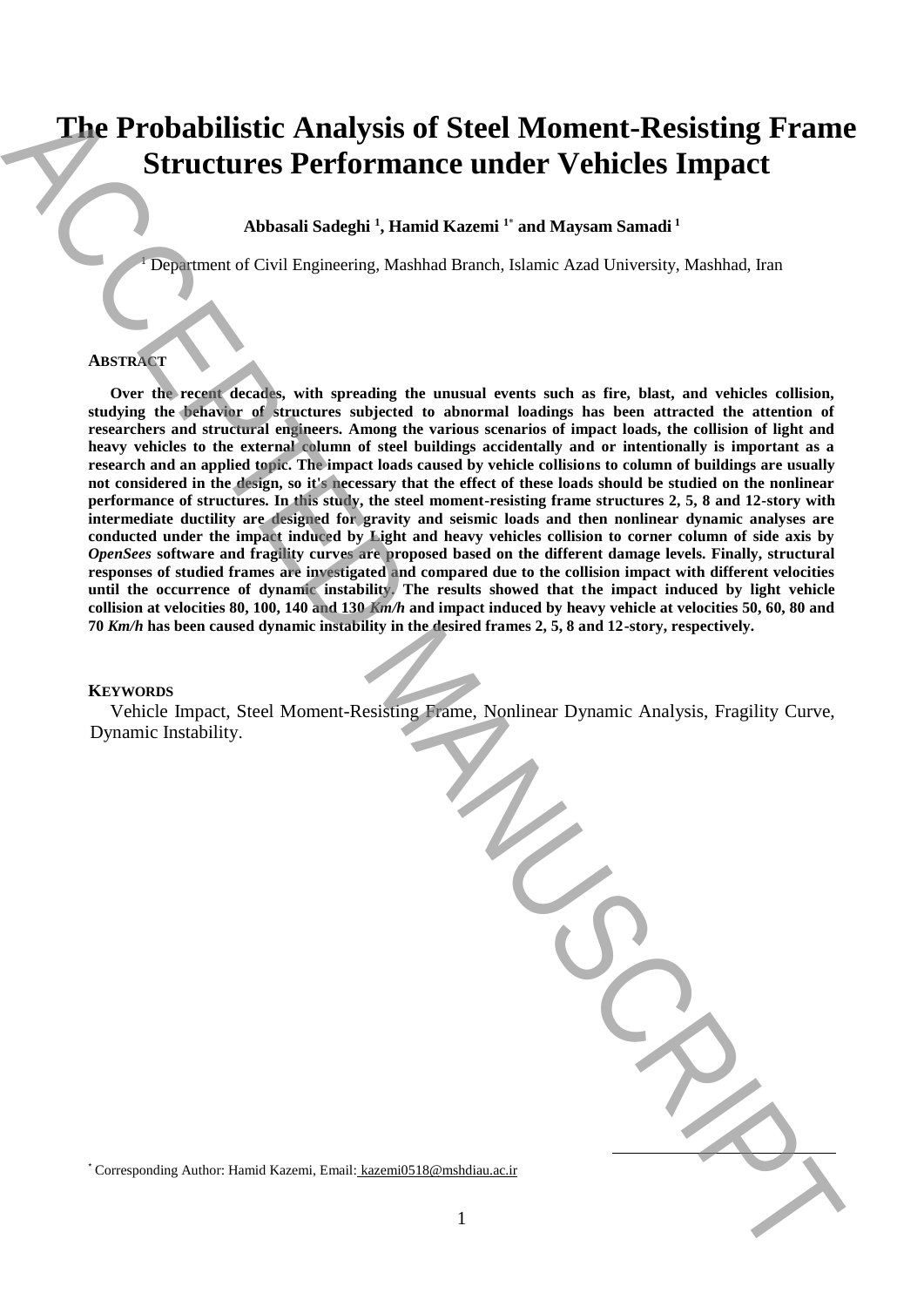#### **1. Introduction**

 In the last decade, due to the increasing terrorist threats in all over the world, much attentions and attempts have been paid to the design and analysis of resistant structures against abnormal loads. Traditionally, structural engineers designed and analyzed buildings against usual lateral loads such as earthquake and wind, but in some cases, the investigation of the nonlinear performance of structures against abnormal loads such as vehicles impact and blasts are important, too [1]. With regarding to assurance to performance of structures has always been an important principle for engineers and designers, and since complete assurance to the quantity of a potential natural or unnatural accident is not possible. So, it's necessary to investigate the nonlinear performance by extracting structural responses and fragility curves are considered logical [2]. Some papers have been conducted in this field. Park et al. [3] analyzed the sensitivity of a steel moment- resisting frame due to column removal. Monte Carlo Simulation method (*MCS*) and the First-Order Second Moment method **(***FOSM*) have been used. The results showed that the random variable of yield strength of beam was the most effective parameter in the design of the frame under the effect of column removal. Kim et al. [4] evaluated the behavior of *3*-story steel momentresisting frame structure under the effect of vehicle impact to the external corner by fragility curves with different velocities. Santos et al. [5] investigated the failure of common types of beam-column joints of the steel moment- resisting frame subjected to vehicle impact and the results showed that the reduced beam connection (*RBS*) caused the beam yielding mechanism and had better performance against impact loadings. Sadeghi et al. [6] evaluated the reliability of the structure of a *2-*story steel moment- resisting frame under the impact of a light vehicle, taking into account the uncertainty in the materials and applied loads, using simulation-based methods. The results showed that the control variatesbased subset simulation method (*CSS*) compared to *MCS* method, with fewer samples and shorter computational time, it estimates the probability of failure with an acceptable error. **F** and both the the traction of state and state and state and the control of the state and the state and the state of the state and the state and the state and the state and the state and the state and the state and the

In this study, the probabilistic framework is proposed based on fragility curves of the steel moment- resisting frames with different stories under the effect of light and heavy vehicle impact with different collision velocities. Finally, the dynamic instability velocity is obtained for every scenarios.

#### **2. Methodology**

In this study, three-dimensional structures with *2, 5, 8*  and *12-*story and a lateral bearing system of intermediate steel moment- resisting frame in both longitudinal and transverse directions are considered. These structures are designed based on Iranian design regulations (Codes *6* and *10* of National Building Regulations [7, 8]) and Standard No. 2800, 4<sup>th</sup> Edition [9] on soil type *II* in a very high risk zone  $(A = 035 g)$  with *ETABS* software [10]. They are designed by *LRFD* method. Dead and live loads

of stories are applied at *500* and *200 kg/m<sup>2</sup>* , respectively, and the critical criterion in designing the models of the building is drift. By examining the results, the ratio of demand to capacity in all its structural elements were far less than one. The two-dimensional frame of the side axis is extracted and modeled for nonlinear dynamic analysis under impact loads in *OpenSees* software [11]. Dead and live loads applied to the mentioned frames are *1500* and *600 Kg/m*, respectively, and the used steel materials in the beams and columns are *ST37* type with the values such as an elasticity modulus *200,000 MPa*, a yield stress *240 MPa* and a ultimate stress *370 MPa* are considered. Then, two-line uniaxial steel materials with kinematic and isotropic hardness are assumed based on *Steel01* model with a hardness of *3%* [3]. Therefore, the probabilistic analyses are conducted.

#### **3. Results and Discussion**

The side axle frames with *2, 5, 8* and *12-*story are modeled in *OpenSees 2.5.0* software. After performing nonlinear dynamic analyses under the effect of impact due to the collision of a light and heavy vehicle at different velocities (velocity step *10 km/h*), software outputs such as maximum response Structures such as first-floor displacement, drift, base shear, first-floor acceleration, rotation of damaged beam, column axial force, and vertical displacement of beam-column connection at velocities Which causes the occurrence of dynamic instability. Finally, in order to probabilistically analyze the performance of the mentioned structures due to the impact loads caused by the collision of light and heavy vehicles according to different levels of damage, Fragility curves are presented. In the studied frames of *2, 5, 8* and *12-*story, the collapse rate at the level of severe failure has decreased by *86, 58, 90* and *87%*, respectively. Also, the median collapse rate of the studied frames of *2, 5, 8* and *12-*story under the impact of light vehicle collision at low to severe failure level is *60, 58, 54* and *55*, respectively. Also, the average collapse velocity under the impact of a heavy vehicle has increased by *40, 50, 49* and *50%*, respectively. In the following, the fragility curves of 2 and *8-*story frames are presented for light and heavy vehicle impact in figs *(1)* to *(4).*



**Fig 1. Fragility curve of** *2-***story frame under light**